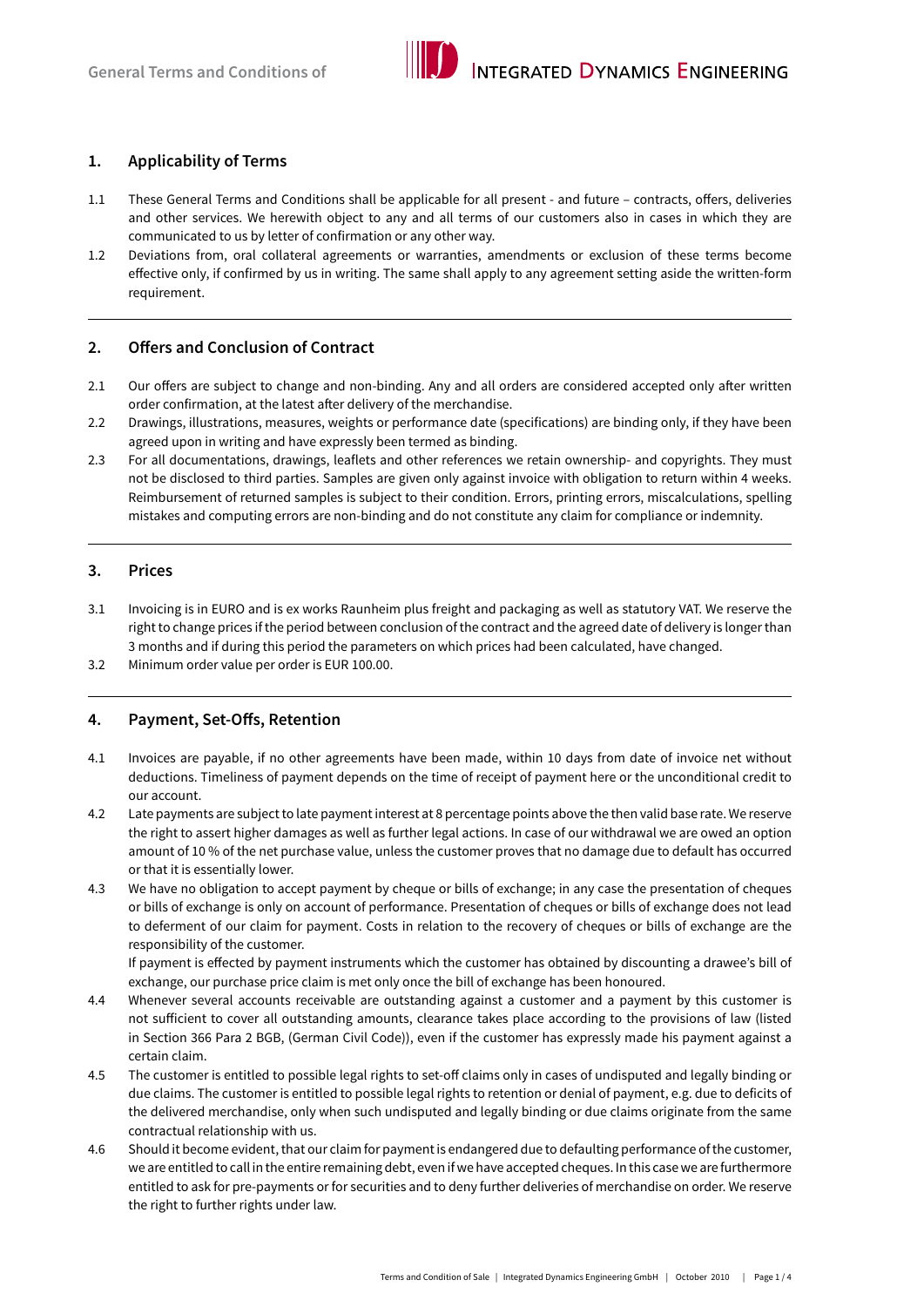

## **5. Delivery, Performance, Risk Transfer**

- 5.1 The dates and deadlines acknowledged by us are non-binding unless otherwise agreed upon expressly in writing. If, therefore, in an exceptional case a date is binding, the delivery period begins on the day, that agreement on all essential questions pertaining to the order between us and the customer has been concluded in writing. It is understood, that compliance with the delivery period requires timely receipt of any and all documents to be provided by the customer as well as compliance with the agreed terms of payment and other obligations – also for previous transactions.
- 5.2 Our contractual obligations are subject to our correct and timely receipt of deliveries.
- 5.3 If not otherwise agreed upon in writing, deliveries are ex works or ex warehouse; we ship merchandise at the customer's risk and cost, whereby we are entitled to ship merchandise to the customer from a location other than the place of delivery mentioned in Item 9.1 If dispatch of goods is delayed without fault of our own, the risk transfers to the customer with the notification that goods are ready to ship. When customer collects goods the risk transfers with the handing-over of those goods.
- 5.4 It is our choice to select the route of transport and means of transport, unless otherwise agreed upon in writing. Securing claims in transport damages is the responsibility of the customer.
- 5.5 The customer is obliged to accept partial deliveries and services unless in individual cases this is unacceptable.
- 5.6 Events of force majeure and situations for which we are not responsible, which momentarily render our performance impossible or which otherwise impair our performance, as strikes, lock-outs, mobilisation, war, warlike situations, embargoes, import and export bans, traffic blockages, official measures, energy and raw materials shortages, breakage of machines and tools and others, entitle us, also within the defaulted performance, to delay performance by the duration of the impairment. If execution of the contract becomes unacceptable to us by events of force majeure or by other situations for which we are not responsible, we are entitled to rescind the contract in part or in whole. The right to delay performances or to rescission is independent from whether the situations mentioned in sentences 1 and 2 occur here or with our suppliers. Exercise of this right does not justify claims for damages by the customer. Legal provisions on the exclusion of performance obligations and impediments to performance remain unaffected.

# **6. Retention of Title**

- 6.1 All goods supplied by us (in the following called "retention goods") remain our property until any and all developing claims, also future claims, against the customer and pertaining to this business relationship, are complied with. With current accounts the retention of title serves as collateral for any of our balance claims.
- 6.2 Processing or transformation of the retention goods happens for us as manufacturers according to the terms of Section 950 BGB (German Civil Code), without creating any liabilities for us. When processing or transforming the retention goods with other goods, not supplied by us, we will have co-ownership in the new objects at the ratio of the final invoice value of the retention goods to the purchase price of the other processed or altered objects at the time of processing or transformation.

In the event that retention goods are being connected, mixed or blended with movable goods of the customer in such a way, that the goods of the customer are considered the main objects, the customer transfers to us already now his ownership of the entire object in the ratio of the value of the retention goods to the value of the other connected, mixed or blended objects. In the event, that retention goods are connected, mixed or blended with movable goods of a third party in such a way, that the goods of the third party are considered the main object, the customer transfers to us already now the claim for remuneration due to him by the third party to the amount corresponding to the final invoice value of the retention goods.

The objects (in the following called "new objects") which are generated through processing, transformation, connection or mixing and the (co-) ownership rights in the new objects to which we are entitled and which are transferred to us according to Item 6.2, as well as the remuneration claims transferred to us, serve in the same way as securities against our claims, as the retention goods themselves according to Item 6.1.

- 6.3 The customer is entitled to sell the new objects in the ordinary course of business subject to retention of ownership. The customer is obliged to ensure, that claims from such re-sales can be transferred to us in observation of Items 6.4 and 6.5.
- 6.4 Payment claims by the customer from a resale of the retention goods are already now assigned to us. They serve as our security in the same way as the retention goods. If the customer sells the retention goods together with other goods not supplied by us, assignment of the payment claim shall only be applicable to the amount resulting from the sale of the retention goods. If the customer sells goods to which we are co-owners, according to Item 6.2 or the legal provisions pertaining to the connection, mixing or blending of objects, assignment of the payment claim shall be applicable for the amount of our co-ownership share.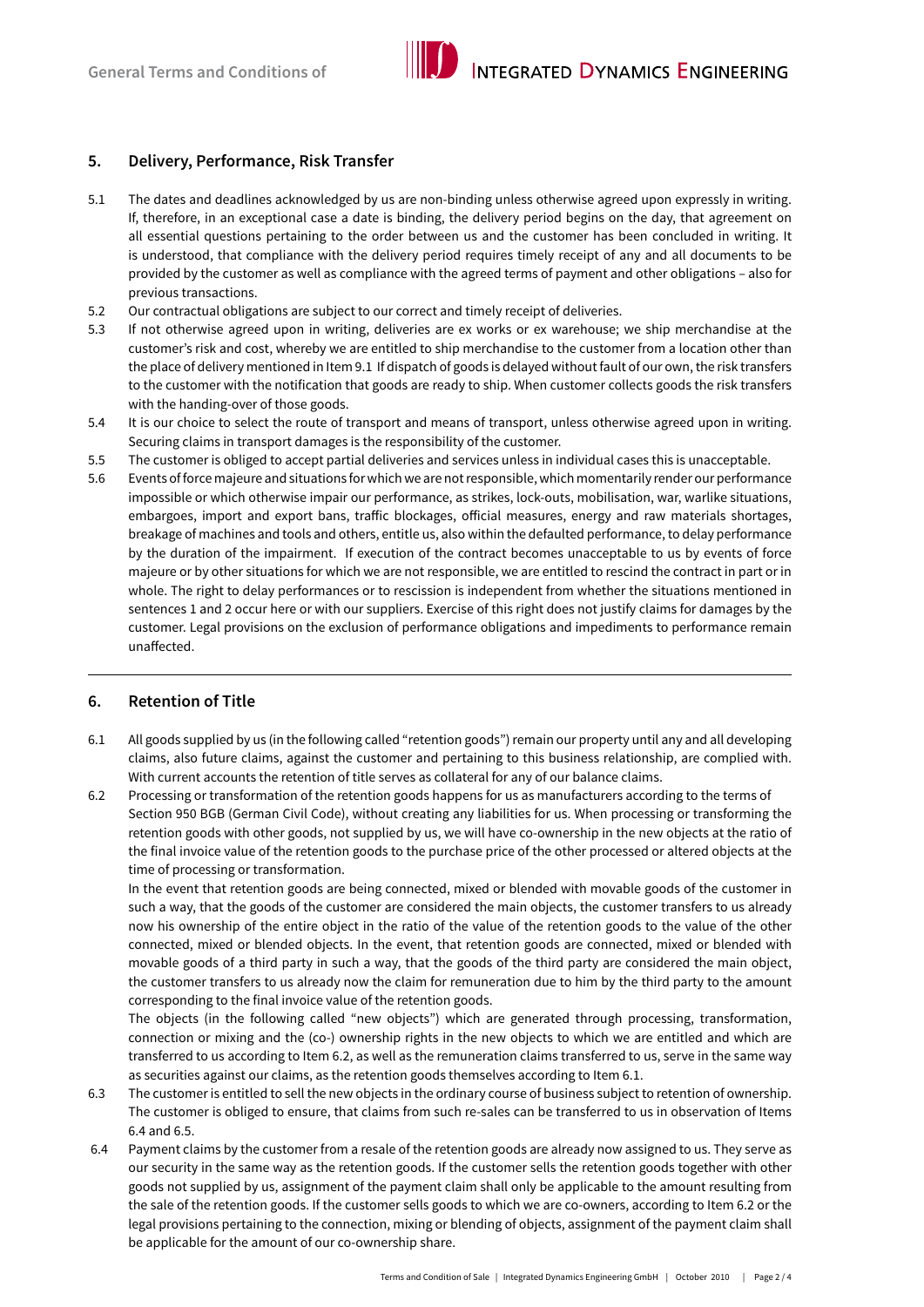

- 6.5 If the customer accepts payment claims pertaining to the resale of retention goods into an open account relation with his purchasers, he already now assigns to us the resulting credit balance or final balance to the amount corresponding to the claims pertaining to the re-sale of the retention goods accepted into the open account. Item 6.4, sentences 3 and 4 apply mutatis mutandi.
- 6.6 The customer is entitled to collect the payment claims from the re-sale of retention goods or new objects which he has assigned to us. Assignment of claims from re-sale to third parties is not permitted, even within the framework of genuine factoring contracts.
- 6.7 We are entitled to revoke the authorisation to re-sell the retention goods or the new objects according to Item 6.3 and the authorisation to collect the payment claims transferred to us according to Item 6.6 in the event of delayed payment or cessation of payment, as well as in the event of a insolvency processing or other situations compromising the credit worthiness or trustworthiness of the customer. In the event of revocation of the authorisations to resell or collect payment claims, the customer is obliged to inform his purchasers without delay of the assignment of payment claims to us. He will furthermore hand over all information and documentation necessary for their collection. Additionally he is obliged in this case to yield to us or transfer to us possible securities pertaining to payment claims against his purchasers and to which he is entitled.
- 6.8 The customer is obliged to inform us without delay of a seizure or of otherwise legal or factual adverse effects or exposures of the retention goods or to our existing securities.
- 6.9 The customer undertakes to treat the retention goods carefully. As far as maintenance or inspections are necessary, the customer undertakes to carry those out on a timely basis and at his own cost. The customer undertakes to take out sufficient insurance for the retention goods, covering fire- and water damage as well as theft. He already now assigns his claims from insurance policies to us.
- 6.10 In the event of delayed payment or any other conduct contrary to the contract on the side of the customer that is to be considered not just insignificant, as well as in the event of rescission of the contract, the customer already now agrees, that we will remove or arrange to remove the retention goods and - as far as we are sole owner - the new objects according to Item 6.2 Removal of the goods does not mean rescission of the contract unless we declare this expressly.

In order to execute these measures as well as for general inspection of the retention goods and new objects the customer has to grant access to our authorised representative at any time.

# **7. Warranty**

7.1 All goods supplied by us are inspected and/or tested and therefore we assume that these goods are free of defects, both pertaining to materials as well as workmanship, as long as they are treated in compliance with their intended usage. We reserve the right to repair or replace all goods subject to this warranty, provided that:

 • Material defects which are noticed through inspection after delivery of goods are notified in writing immediately, at the latest within one week after delivery of goods, other material faults are notified in writing immediately, at the latest one week after detection. For timeliness of the notification the date of receipt by us is decisive. Untimely notification of faults results in expiration of the customer's warranty rights pertaining to the respective fault.

- • After ourinspection and judgement the goods are faulty and the material defect is caused by faulty material and/ or inappropriate processing, and is not due to inadequate handling.
- 7.2 Claims of customers due to faults are limited to 24 months, starting from the delivery of the goods. This does not apply in the event of (1) intention or fraudulent concealment of the fault, (2) assumption of any warranty for the properties and condition of the goods by us and deviations in the actual properties and conditions from the warranted properties and conditions of the goods, as well as (3) an object, which has been used according to its normal application in a construction and which has caused the defectiveness of the construction. The earlier stated limitation period of two years for warranty claims also does not apply in the event that the damage results from gross negligence on the side of our lawfully appointed representatives or executives or in the event of personal injury or liability due to unlawful acts on our part. If the fault exists on grounds of real property rights of a third party or any other right, listed in the land register, and due to which the withdrawal of the object can be demanded, the limitation period is three years. Legal provisions pertaining to the limitation period of possible rights of recourse according to Section 479 BGB (German Civil Code) as well as those pertaining to limitation and cut-off periods according to the Product Liability Act remain unaffected.
- 7.3 The customer has to send the rejected goods to us or to a third party named by us, if we so request.
- 7.4 Customary deviations between ordered quantities and delivered quantities are permissible and do not constitute a fault.
- 7.5 Possible claims of a customer due to a fault are limited to the right of supplementary performance. This performance is executed in our discretion through elimination of the fault or through delivery of a fault-free object.